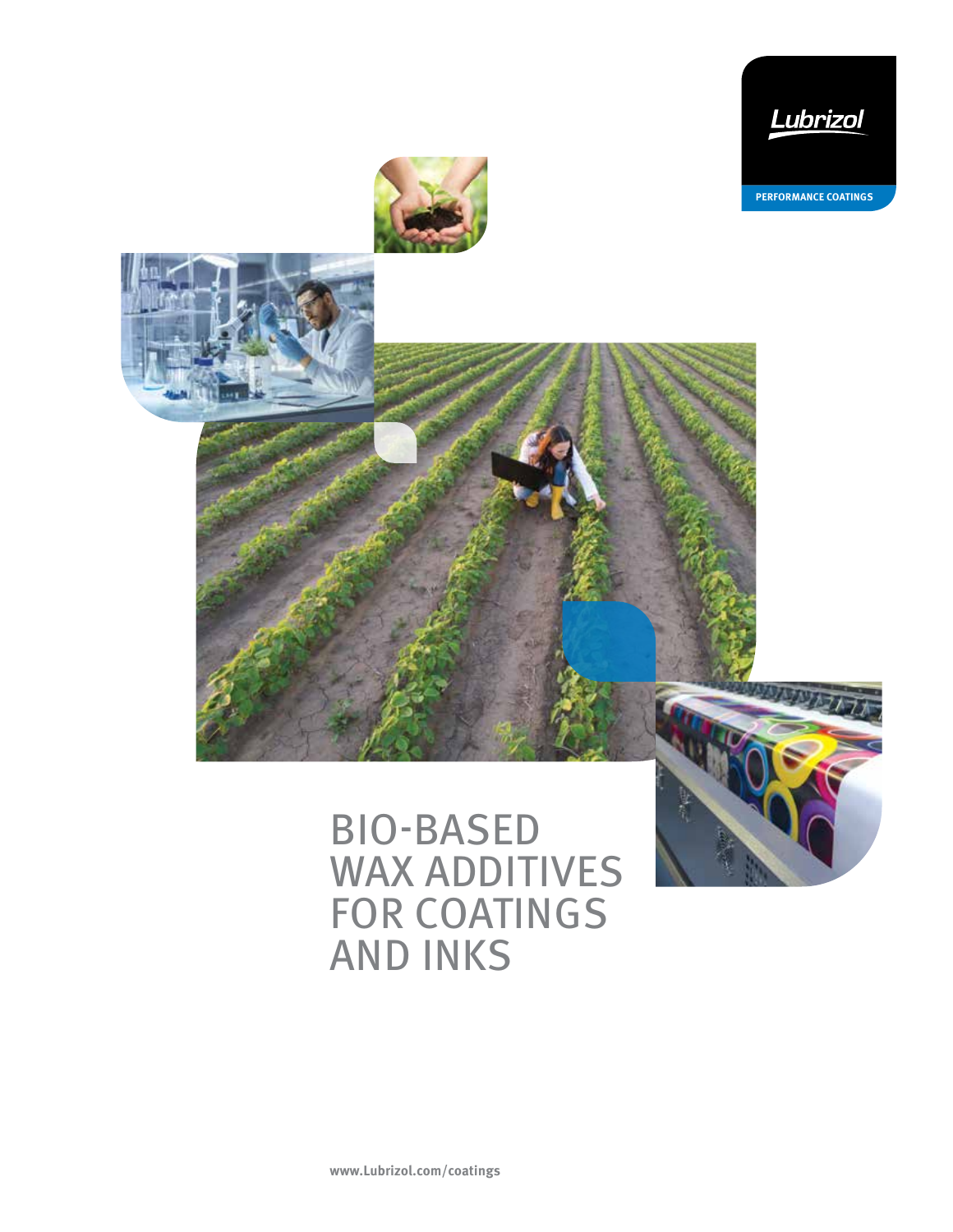| MICRONIZED                    |                                               |                                                            |             |             |                              |                 |                               |                                 |               |                                   |                               |                             |                                                                  |                |           |                                              |                                                                                  |
|-------------------------------|-----------------------------------------------|------------------------------------------------------------|-------------|-------------|------------------------------|-----------------|-------------------------------|---------------------------------|---------------|-----------------------------------|-------------------------------|-----------------------------|------------------------------------------------------------------|----------------|-----------|----------------------------------------------|----------------------------------------------------------------------------------|
|                               |                                               | MELTING<br><b>BIO-BASED PARTICLE SIZE µm</b> POINT DENSITY |             |             |                              |                 |                               | <b>COATING TYPES</b>            |               |                                   |                               | <b>PERFORMANCE BENEFITS</b> |                                                                  |                |           |                                              |                                                                                  |
| <b>PRODUCT</b><br><b>NAME</b> | <b>POLYMER</b><br><b>TYPE</b>                 | % OF<br><b>SOLIDS</b>                                      | <b>DV50</b> | <b>DV90</b> | $^{\circ}$ C ( $^{\circ}$ F) | g/cm3<br>@ 20°C | <b>WATER-</b><br><b>BORNE</b> | <b>SOLVENT-</b><br><b>BORNE</b> | <b>POWDER</b> | <b>RADIATION-</b><br><b>CURED</b> | <b>PRODUCT</b><br><b>NAME</b> | (SLIP)                      | <b>COF REDUCTION SCRATCH &amp; ABRASION</b><br><b>RESISTANCE</b> | <b>MATTING</b> | FEEL      | SILKY   ANTI-BLOCKING<br><b>NON-STICKING</b> | <b>OTHER PROPERTIES/BENEFITS</b>                                                 |
| Lanco <sup>™</sup> 1380 F     | Modified<br>Polypropylene Wax                 | $25 - 50$                                                  | ≤9          | ≤22         | 150 (302)                    | 0.95            | $\bullet$                     |                                 | $\circ$       | 0                                 | Lanco <sup>™</sup> 1380 F     | $\circ$                     |                                                                  |                | $\circ$   | 0                                            | Burnish resistance.                                                              |
| Lanco <sup>™</sup> 1380 SF    | Modified<br>Polypropylene Wax                 | $25 - 50$                                                  | ≤6          | ≤14         | 150 (302)                    | 0.95            | $\bullet$                     |                                 | $\circ$       | $\bullet$                         | Lanco <sup>™</sup> 1380 SF    | $\circ$                     | $\circ$                                                          | $\circ$        |           | $\bullet$                                    | For thin film applications.                                                      |
| Lanco <sup>™</sup> 1400 SF    | Modified<br>Amide Wax                         | $25 - 50$                                                  | ≤6          | ≤14         | 140 (284)                    | 0.97            | $\circ$                       |                                 |               | $\circ$                           | Lanco <sup>™</sup> 1400 SF    | - 0                         | $\circ$                                                          | $\circ$        | $\bullet$ | $\circ$                                      | Excellent surface feel.                                                          |
| Lanco <sup>™</sup> 1410 LF    | Modified<br>Amide Wax                         | $25 - 50$                                                  | ≤9          | $\leq 19$   | 140 (284)                    | 0.97            | $\bullet$                     |                                 |               | $\circ$                           | Lanco <sup>™</sup> 1410 LF    | $\circ$                     | $\circ$                                                          | $\circ$        |           | $\bullet$                                    | Good compatability in water-based systems.                                       |
| Lanco <sup>™</sup> 1955 SF    | Carnauba Wax                                  | ≥ 90                                                       | ≤6          | $\leq 14$   | 82 (190)                     | 0.99            | $\bullet$                     |                                 | $\circ$       | $\circ$                           | Lanco <sup>™</sup> 1955 SF    | $\bullet$                   |                                                                  |                |           | $\bullet$                                    | Good release properties. Acid value <15.                                         |
| Lanco <sup>™</sup> 2510 SF    | <b>Inorganically Modified</b><br>Wax Compound | $25 - 50$                                                  | ≤6          | $\leq 14$   | 105(221)                     | 1.05            | $\bullet$                     |                                 | $\circ$       | $\circ$                           | Lanco <sup>™</sup> 2510 SF    | $\circ$                     |                                                                  | $\circ$        |           | $\circ$                                      | Excellent abrasion resistance for PTFE-free<br>formulations.                     |
| Lanco <sup>™</sup> 2520 SF    | <b>Inorganically Modified</b><br>Wax Compound | $25 - 50$                                                  | ≤6          | ≤14         | 105(221)                     | 1.07            | $\bullet$                     |                                 | $\circ$       | $\circ$                           | Lanco <sup>™</sup> 2520 SF    | $\circ$                     |                                                                  | $\circ$        |           | $\circ$                                      | Excellent abrasion resistance for PTFE-free<br>formulations.                     |
| Lanco <sup>™</sup> 2520 EF    | <b>Inorganically Modified</b><br>Wax Compound | $25 - 50$                                                  | ≤5          | $\leq 10$   | 105(221)                     | 1.07            | $\bullet$                     |                                 | $\circ$       | $\circ$                           | Lanco <sup>™</sup> 2520 EF    | $\bullet$                   |                                                                  | $\circ$        |           | $\circ$                                      | Excellent abrasion resistance for PTFE-free<br>formulations.                     |
| Lanco <sup>™</sup> A 1602     | Fatty Acid<br>Amide Wax                       | ≥ 90                                                       | ≤9          | ≤22         | 142 (288)                    | 0.99            | $\circ$                       |                                 |               | $\circ$                           | Lanco <sup>™</sup> A 1602     | $\circ$                     | $\circ$                                                          |                | $\circ$   | $\bullet$                                    | Good sanding properties for wood coatings.                                       |
| Lanco <sup>™</sup> A $1603$   | Vegetable Based<br>Amide Wax                  | $\geq 90$                                                  | ≤6          | ≤14         | 142 (288)                    | 0.99            | $\circ$                       |                                 | - 4           | $\circ$                           | Lanco <sup>™</sup> A $1603$   | $\circ$                     | $\circ$                                                          | $\circ$        |           | $\bullet$                                    | Excellent release in can coatings.                                               |
| Lanco <sup>™</sup> Flow P 30  | Hydrogenated<br>Castor Oil                    | $\geq 90$                                                  | ≤20         | ≤80         | 87 (189)                     | 1.00            |                               |                                 |               |                                   | Lanco <sup>™</sup> Flow P 30  |                             |                                                                  |                |           |                                              | Degassing and wetting aid for powder coatings.                                   |
| Lanco <sup>™</sup> PE 1544 F  | Modified<br>Polyethelyne Wax                  | $25 - 50$                                                  | ≤9          | $\leq$ 22   | 140 (284)                    | 0.99            | $\bullet$                     |                                 | $\epsilon$    | $\circ$                           | Lanco <sup>™</sup> PE 1544 F  | $\circ$                     | $\circ$                                                          | $\bullet$      |           | $\circ$                                      |                                                                                  |
| Lanco <sup>™</sup> PE 1554 SF | Modified<br>Carnauba Wax                      | $25 - 50$                                                  | ≤6          | ≤14         | 104 (219)                    | 0.96            | $\circ$                       |                                 |               |                                   | Lanco <sup>™</sup> PE 1554 SF | $\bullet$                   |                                                                  |                |           | $\circ$                                      | Suitable for coil coatings.                                                      |
| Lanco <sup>™</sup> PP 1362 D  | Modified<br>Polypropylene Wax                 | $25 - 50$                                                  | ≤9          | $\leq$ 22   | 140 (284)                    | 0.94            | $\bullet$                     |                                 | $\circ$       | $\bullet$                         | Lanco <sup>™</sup> PP 1362 D  | $\circ$                     |                                                                  |                | $\circ$   | $\bullet$                                    | Excellent multi-purpose wax.                                                     |
| Lanco <sup>™</sup> PP 1362 SF | Modified<br>Polypropylene Wax                 | $25 - 50$                                                  | ≤6          | $\leq 14$   | 140 (284)                    | 0.94            | $\bullet$                     |                                 | $\circ$       |                                   | Lanco <sup>™</sup> PP 1362 SF | $\circ$                     | $\circ$                                                          | $\circ$        |           | $\bullet$                                    | For thin film applications.                                                      |
| Lanco <sup>™</sup> SM 2003    | Modified<br>Amide Wax                         | 25-50                                                      | ≤9          | $\leq$ 22   | 140 (284)                    | 0.97            | $\circ$                       |                                 |               | $\circ$                           | Lanco <sup>™</sup> SM 2003    | $\bullet$                   | $\circ$                                                          | $\bullet$      | $\circ$   | $\circ$                                      | Good overall performance in wood coatings.<br>Good degassing in powder coatings. |
| PowderAdd™ 9060               | Amide Wax                                     | ≥ 90                                                       | ≤9          | ≤22         | 140 (284)                    | 0.99            |                               |                                 |               |                                   | PowderAdd™ 9060               | $\circ$                     |                                                                  |                |           |                                              | Degassing in powder coatings.                                                    |
| PowderAdd <sup>™</sup> 9062   | Modified<br>Amide Wax                         | 25-50                                                      | ≤80         |             | 140 (284)                    | 0.97            |                               |                                 | $\bullet$     |                                   | PowderAdd™ 9062               | $\circ$                     | $\circ$                                                          |                |           |                                              | Degassing in powder coatings.                                                    |
| PowderAdd™ 9421               | Proprietary<br>Polymer                        | 51-89                                                      | ≤7          | ≤14         | 80 (176)                     | 0.097           |                               |                                 | - 0           |                                   | PowderAdd™ 9421               | $\circ$                     |                                                                  |                |           |                                              | Degassing in powder coatings. Suitable for low<br>bake systems.                  |
| PowderAdd™ 9423               | Proprietary<br>Polymer                        | 51-89                                                      | $≤7.5$      | $\leq 16$   | 140 (284)                    | 0.094           |                               |                                 | $\bullet$     |                                   | PowderAdd™ 9423               | $\circ$                     |                                                                  |                |           |                                              | Degassing in powder coatings.                                                    |

● premium performance ○ good performance

Addressing the growing demand for raw materials that deliver sustainability benefits and reduce the environmental impact of coatings and inks, Lubrizol offers a selection of wax technologies with bio-based content. These raw materials include micronized powders and liquid dispersions/emulsions designed for use in a range of applications. They are fully or partially based on waxes from plant-based or animal sources, which decrease the consumption of fossil resources and help improve the carbon footprint of coatings and inks without sacrificing performance. We continue to develop our range of bio-based waxes. Please contact us to discuss latest status and availability, and hear about the specific properties of new grades.



Please contact your local account manager or customer service member to find out about availability and specific properties of new grades in development.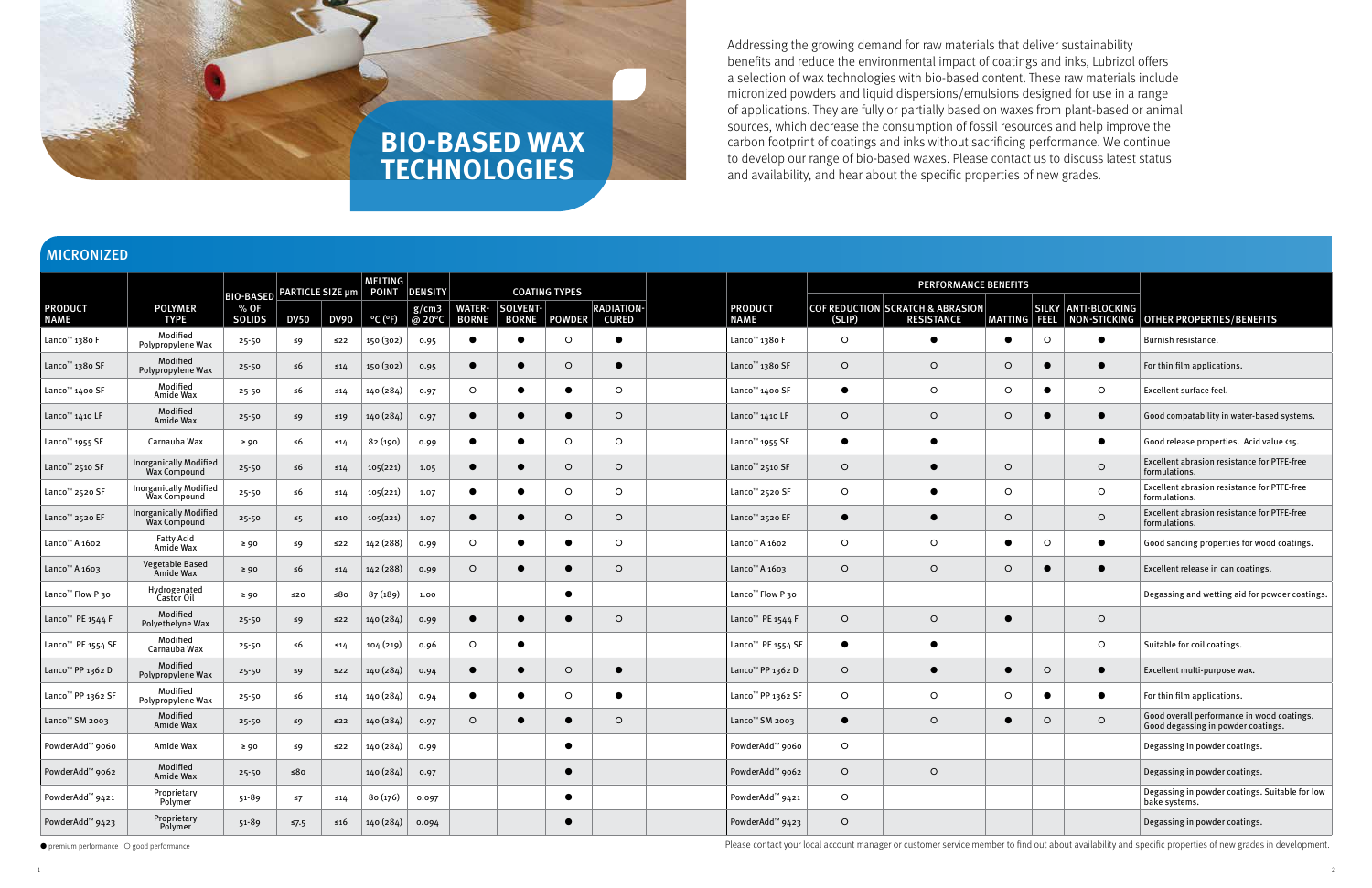| <b>DISPERSIONS</b>            |                               |                      |                                 |                                           |                         |                |                                |                |  |                               |           |                      |                                                          |                                                              |                   |                            |                                          |
|-------------------------------|-------------------------------|----------------------|---------------------------------|-------------------------------------------|-------------------------|----------------|--------------------------------|----------------|--|-------------------------------|-----------|----------------------|----------------------------------------------------------|--------------------------------------------------------------|-------------------|----------------------------|------------------------------------------|
|                               |                               |                      |                                 |                                           | <b>PARTICLE SIZE µm</b> |                | <b>MELTING</b><br><b>POINT</b> | <b>DENSITY</b> |  |                               |           | <b>COATING TYPES</b> |                                                          | <b>PERFORMANCE BENEFITS</b>                                  |                   |                            |                                          |
| <b>PRODUCT</b><br><b>NAME</b> | <b>POLYMER</b><br><b>TYPE</b> | <b>SOLIDS</b><br>(%) | <b>BIO-BASED</b><br>% OF SOLIDS | <b>SOLVENT</b>                            | <b>DV50</b>             | <b>DV90</b>    | $^{\circ}$ C ( $^{\circ}$ F)   | g/cm3<br>@20°C |  | <b>PRODUCT</b><br><b>NAME</b> |           | <b>BORNE</b> BORNE   | <b>COF</b><br><b>WATER- SOLVENT- REDUCTION</b><br>(SLIP) | <b>SCRATCH &amp;</b><br><b>ABRASION</b><br><b>RESISTANCE</b> | <b>RESISTANCE</b> | RUB/ABRASION ANTI-BLOCKING | NON-STICKING   OTHER PROPERTIES/BENEFITS |
| Lanco <sup>™</sup> Glidd 4415 | Carnauba Wax                  | 15                   | $\geq 90$                       | Alcohol, Glycol Ether,<br>Aromatic 150 ND | 3                       | 6              | 82 (180)                       | 0.91           |  | Lanco <sup>™</sup> Glidd 4415 |           |                      |                                                          |                                                              |                   | $\bullet$                  | Good gloss retention.                    |
| Lanco <sup>™</sup> Glidd 4838 | <b>Modified Carnauba Wax</b>  | 38                   | $\geq 90$                       | <b>Butyl Glycol/Isobutanol</b>            | $\overline{3}$          | 7.5            | 82 (180)                       | 0.92           |  | Lanco <sup>™</sup> Glidd 4838 |           |                      |                                                          |                                                              |                   | $\bullet$                  | Excellent gloss retention.               |
| Lanco <sup>™</sup> Glidd 5350 | Modified Carnauba Wax         | 30                   | $\geq 90$                       | <b>Butyl Glycol</b>                       | 3.5                     | 6.5            | 82 (180)                       | 0.91           |  | Lanco <sup>™</sup> Glidd 5350 | - 0       |                      | 0                                                        |                                                              |                   |                            | Meat release effect in can coatings.     |
| Lanco <sup>™</sup> Glidd 5518 | <b>Modified Carnauba Wax</b>  | 18                   | $\geq 90$                       | <b>Butyl Glycol</b>                       | $\overline{\mathbf{3}}$ | $\overline{7}$ | 82 (180)                       | 0.92           |  | Lanco <sup>™</sup> Glidd 5518 |           |                      | $\bullet$                                                | $\bullet$                                                    | $\circ$           |                            | Good gloss retention.                    |
| Lanco <sup>™</sup> Glidd 6502 | Polyethylene/<br>Carnauba Wax | 27                   | 51-89                           | Water/Butyl Glycol                        | 4.5                     | 9.5            | 112(234)                       | 0.97           |  | Lanco™ Glidd 6502             | $\bullet$ |                      | $\bullet$                                                | $\bullet$                                                    | $\circ$           | $\bullet$                  | Good gloss retention.                    |
| Lanco <sup>™</sup> Glidd BT   | Carnauba Wax                  | 15                   | $\geq 90$                       | <b>Glycol Ether</b>                       | 3.5                     | 8              | 82 (180)                       | 0.96           |  | Lanco <sup>™</sup> Glidd BT   | $\bullet$ | $\bullet$            | $\bullet$                                                | $\bullet$                                                    | $\circ$           | $\bullet$                  |                                          |

● premium performance ○ good performance

Wax dispersions are a combination of natural and/or synthetic polymers that are mechanically dispersed in organic solvents, water or other liquid carriers using a variety of media mills or high-speed Cowles dispersion techniques.

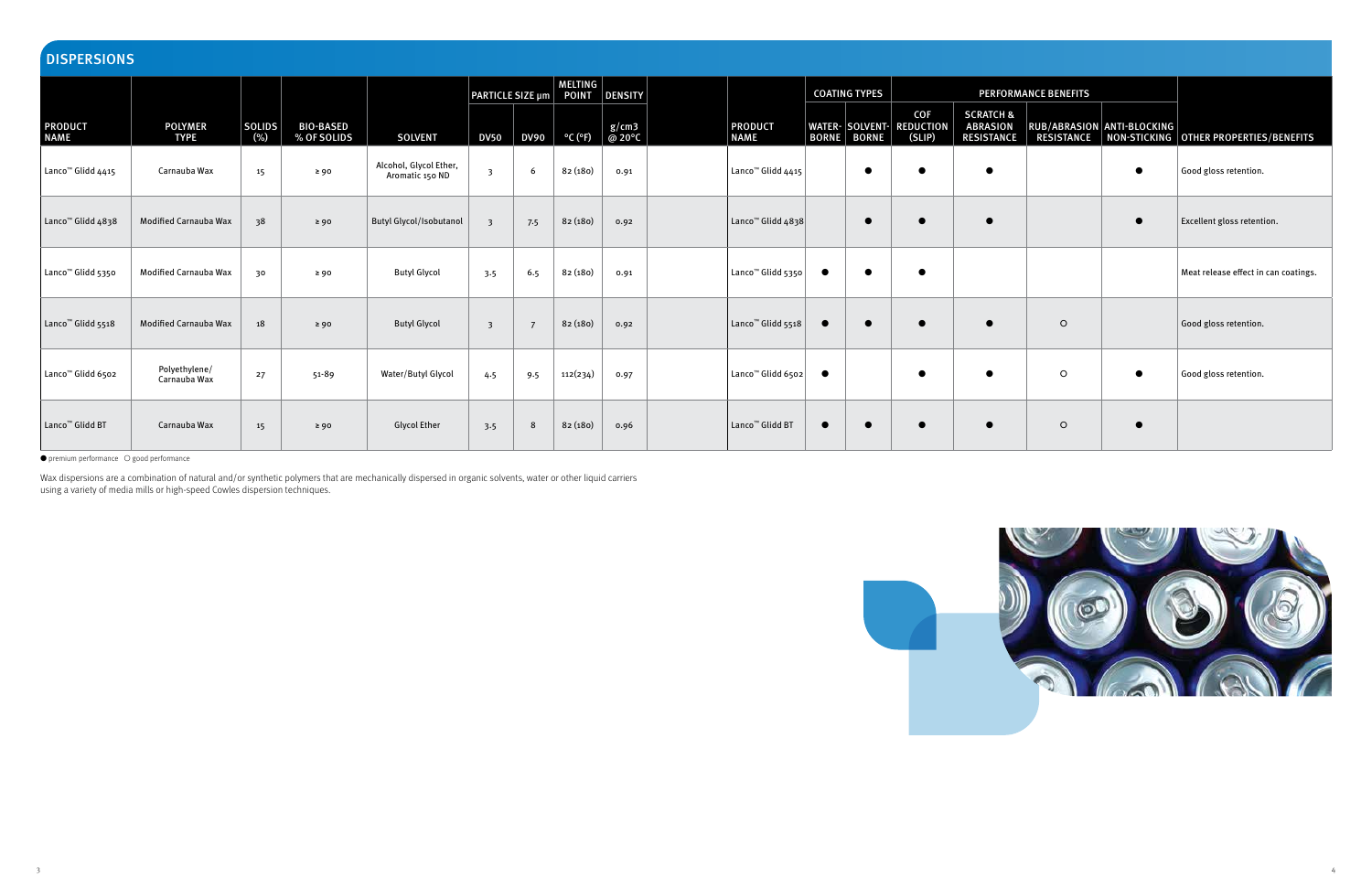| <b>EMULSIONS</b>                  |                                       |                      |                                 |     |                                                                |  |                                   |                                  |                                   |                                   |                   |                                                              |
|-----------------------------------|---------------------------------------|----------------------|---------------------------------|-----|----------------------------------------------------------------|--|-----------------------------------|----------------------------------|-----------------------------------|-----------------------------------|-------------------|--------------------------------------------------------------|
| <b>PRODUCT</b><br>NAME            | <b>PRODUCT</b><br><b>TYPE</b>         | <b>SOLIDS</b><br>(%) | <b>BIO-BASED %</b><br>OF SOLIDS | pH  | <b>MELTING</b><br><b>POINT</b><br>$^{\circ}$ C ( $^{\circ}$ F) |  | <b>PRODUCT</b><br><b>NAME</b>     | <b>IONIC</b><br><b>CHARACTER</b> | COF<br><b>REDUCTION</b><br>(SLIP) | <b>BLOCK</b><br><b>RESISTANCE</b> | <b>RESISTANCE</b> | <b>SCRATCH ABRASION OTHER PROPERTIES/</b><br><b>BENEFITS</b> |
| Aquaslip <sup>™</sup> 912         | T1 Carnauba Wax                       | 25                   | 51-89                           | 6   | 81(178)                                                        |  | Aquaslip™ 912                     | Anionic                          | $\bullet$                         | $\circ$                           |                   |                                                              |
| Aquaslip <sup>™</sup> 942         | T3 Carnauba Wax                       | 25                   | 51-89                           | 8.4 | 81(178)                                                        |  | $\vert$ Aquaslip <sup>1</sup> 942 | Non-Ionic                        | $\bullet$                         | $\circ$                           | $\bullet$         |                                                              |
| $\vert$ Aquaslip <sup>1</sup> 952 | T1 Carnauba Wax                       | 25                   | 51-89                           | 9   | 81(178)                                                        |  | $\vert$ Aquaslip <sup>1</sup> 952 | Non-Ionic                        | $\bullet$                         | $\circ$                           | $\bullet$         |                                                              |
| Aquaslip <sup>™</sup> 958         | <b>Proprietary Wax</b><br>Combination | 27.5                 | 25-50                           | 6.6 |                                                                |  | $\vert$ Aquaslip <sup>1</sup> 958 | Non-Ionic                        | $\bullet$                         | $\circ$                           | $\bullet$         | Good release properties.                                     |

● premium performance ○ good performance

Wax emulsions are a stable mixture of one or more natural or synthetic waxes in water. Emulsions always contain a wetting agent package adjusted to the appropriate HLB value depending on the wax being emulsified. Processing is performed at temperatures above the melt point of the wax. If the wax melt point is above the boiling point of water, the emulsion must be processed under pressure to prevent the water from boiling.